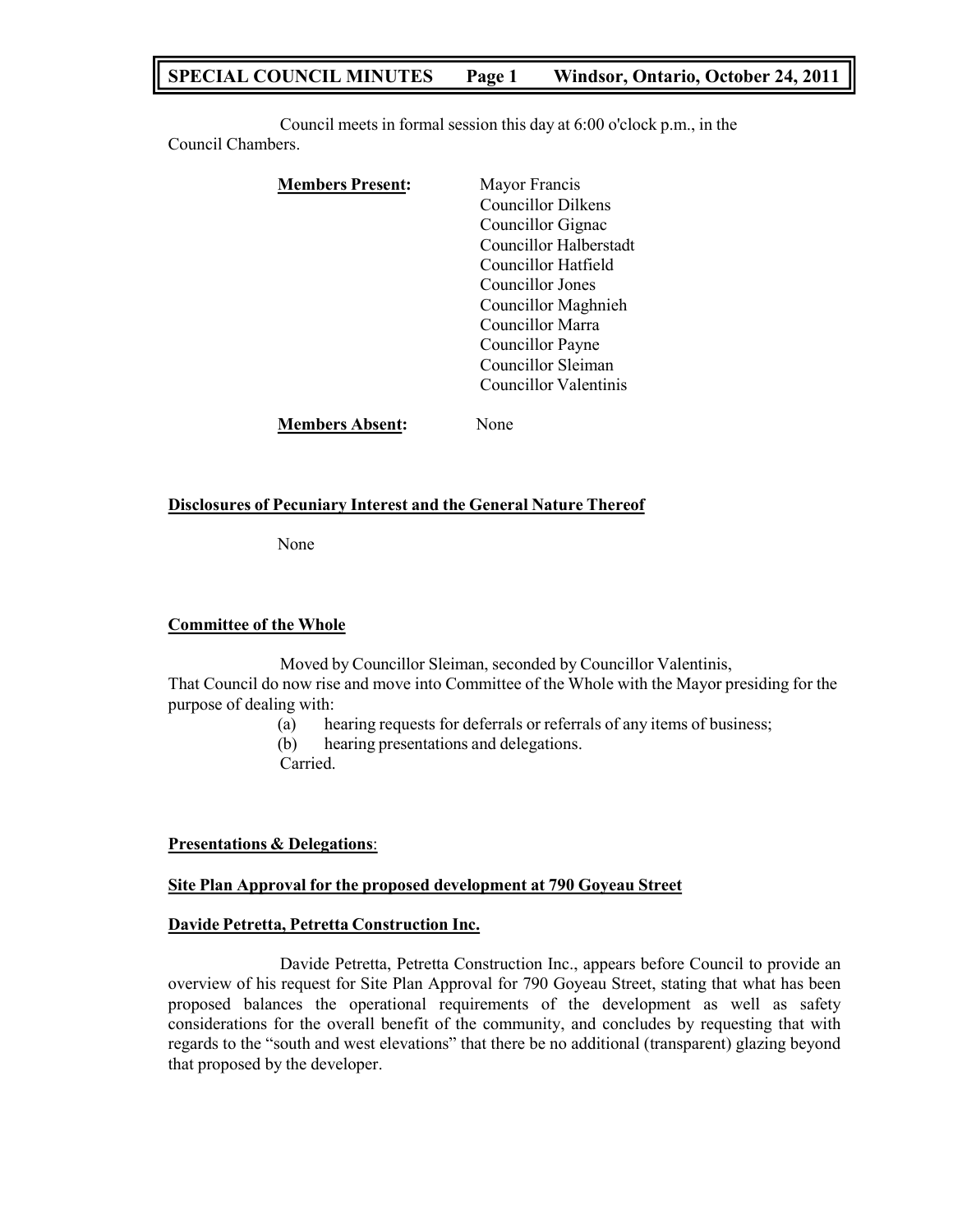# **SPECIAL COUNCIL MINUTES Page 2 Windsor, Ontario, October 24, 2011**

### **Sam Helou, property owner and Marianna Arpino, Solicitor**

Sam Helou, property owner, and Marianna Arpino, Solicitor, appear before Council to state that they are satisfied with the site plan proposed by the developer for the Beer Store at 790 Goyeau Street, subject to the following: a double sided decorated masonry fence along the southerly lot line of the property; the neighbours be allowed to continue to be involved in the development of the entire site, and that if there are any amendments to the approved site plan, that they be provided 10 business days notice; no outdoor refuse container would be shown in the approved site plan; and deed restrictions be provided to the neighbours and registered on title to the property (with the additional use restrictions of a massage parlour or tattoo parlour).

### **Matthew Pearce, property owner**

Matthew Pearce, property owner, appears before Council to speak in support of the site plan application for the proposed development at 790 Goyeau Street, stating that he is comfortable with what the applicant is promising, such as the double sided decorated masonry fence along the lot line.

### **Barry Horrobin, Director of Planning & Physical Resources, Windsor Police Service**

Barry Horrobin, Director of Planning & Physical Resources, Windsor Police Service, appears before Council and is available for questions regarding the site plan application for the proposed development at 790 Goyeau Street, and states his professional opinion that there needs to be a design that maximizes safety and security.

ZS/11178 1

(For final disposition of this matter, see Clause CR268**/2011** in Schedule "A" attached hereto.)

#### **By-laws**

time: Moved by Councillor Sleiman, seconded by Councillor Valentinis, That the following By-law No. 182-2011 be introduced and read a first and second 182-2011 "A BY-LAW TO CONFIRM THE PROCEEDINGS OF THE COUNCIL OF THE CORPORATION OF THE CITY OF WINDSOR AT ITS MEETING HELD ON THE TWENTY-FOURTH DAY OF OCTOBER, 2011"

Carried.

Moved by Councillor Dilkens, seconded by Councillor Gignac, That the Committee of the Whole does now rise and report to Council respecting the business items considered by the Committee.

1) business items listed on the Agenda (as amended)

2) by-law given first and second readings (as presented)

Carried.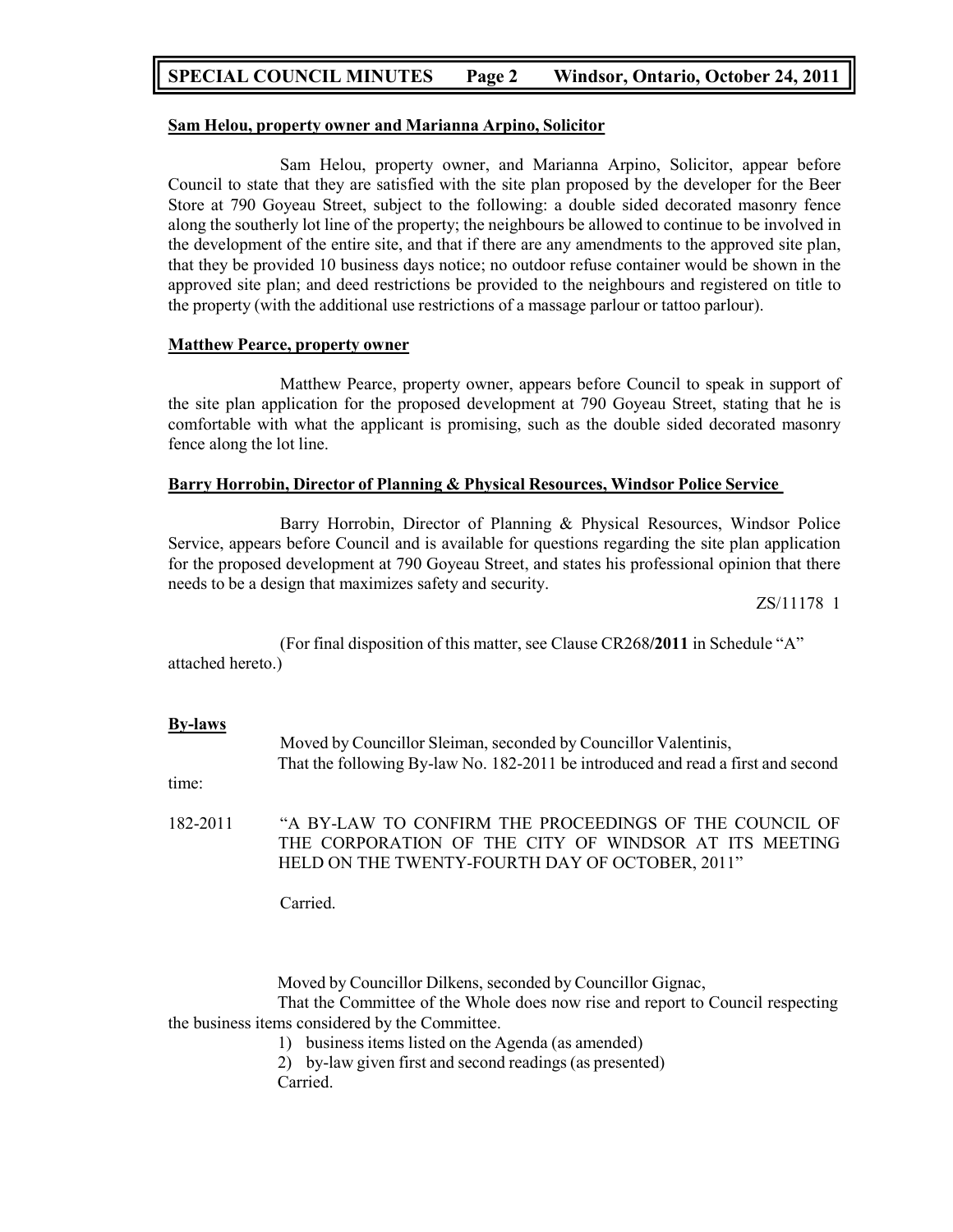# **SPECIAL COUNCIL MINUTES Page 3 Windsor, Ontario, October 24, 2011**

Moved by Councillor Marra, seconded by Councillor Jones,

**M294-2011** That Rule 13.9 of the Procedure By-law regarding business not already before Council **BE WAIVED** to permit the introduction of a motion for consideration without prior notice respecting the adoption of the phrase "In Sport We are One" for use in conjunction with the 2013 International Children's Games and to apply under the *Trademarks Act of Canada* for protection of the phrase.

Carried.

Moved by Councillor Marra, seconded by Councillor Dilkens,

**M295-2011** That The Corporation of the City of Windsor **ADOPT** the phrase

**"In Sport We Are One"** or such similar mark as may be approved by Industry Canada, for use in conjunction with the 2013 International Children's Games and **AUTHORIZE** the City Solicitor to apply under the *Trademarks Act of Canada* for protection of the phrase as an Official Mark as further investigation deems appropriate.

Carried.

#### **Third Reading of By-law**

Moved by Councillor Halberstadt, seconded by Councillor Hatfield,

That By-Law 182-2011, having been read a first and second time be now read a third time and finally passed and that the Mayor and Clerk **BE AUTHORIZED** to sign and seal the same notwithstanding any contrary provision of the Council.

Carried.

#### **Adjournment**

Moved by Councillor Sleiman, seconded by Councillor Valentinis, That this Council meeting stand adjourned until the next regular meeting of Council or at the call of the Mayor.

Carried.

Accordingly, the meeting is adjourned at 6:45 o'clock p.m.

**MAYOR**

**CITY CLERK**

### **THIS IS A DRAFT COPY**

## **DEPUTY CITY CLERK/SENIOR MANAGER OF COUNCIL SERVICES**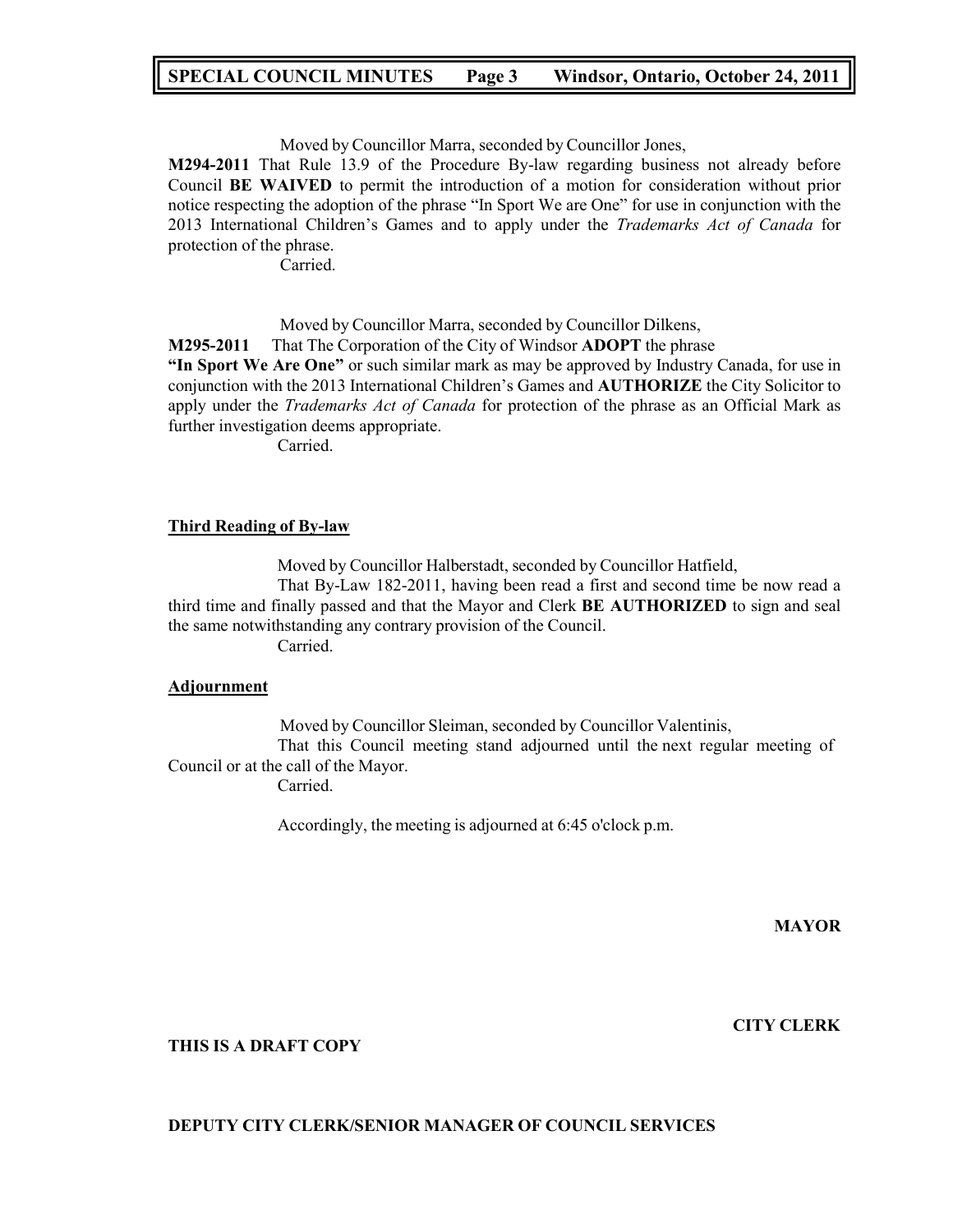Valentinis Halberstadt

CR268/2011

I That the Site Plan Application by **COR-DEL INC. (File No.: SPC-035/11)** permitting a 2-phased development **BE APPROVED** in accordance with the following drawings:

**Map No.: SPC - 035/11-1a (Site Plan) Map No.: SPC - 035/11-1b (Site Data) Map No.: SPC - 035/11-3a** (**South and West Elevations)** no additional (transparent) glazing beyond that proposed by developer, and, **Map No.: SPC - 035/11-3b (North and East Elevations);**

- II That the owner **ENTER INTO** a site plan control agreement to incorporate the following:
	- (a) Basic Provisions
	- (b) General Provisions
	- (c) Special Provisions

# 1. **Bonding- Phase I**

| Landscaping       | \$40,000.00 |
|-------------------|-------------|
| Curbing           | \$8,760.00  |
| Screening         | \$8,000.00  |
| Lighting          | \$10,000.00 |
| <b>Fire Route</b> |             |
| Signage           | N.A.        |
|                   |             |
| Total             | \$66,760.00 |

- 2. **Bonding- Phase II** Lighting \$ 2,000.00
- 3. **Land Conveyance** That prior to the issuance of a Building Permit, the owner(s) shall agree to convey to the Corporation, land sufficient to create a 24 meter wide right-of-way on Goyeau Street. This conveyance shall be 1.95 metres in width along the entire Goyeau Street frontage of the property;
- 4. **Corner Cut-Off** That prior to the issuance of a Building Permit, the owner(s) shall agree to convey to the Corporation, a 6m x 6m (20' x 20') corner cut-off at the intersection of Goyeau Street and Elliott Street East.
- 5. **Separate Storm and Sanitary Connections –** That prior to the issuance of a Building Permit, the owner(s) shall agree to provide separate private drain connections to the property line, ready for future mainline sewer separation construction.